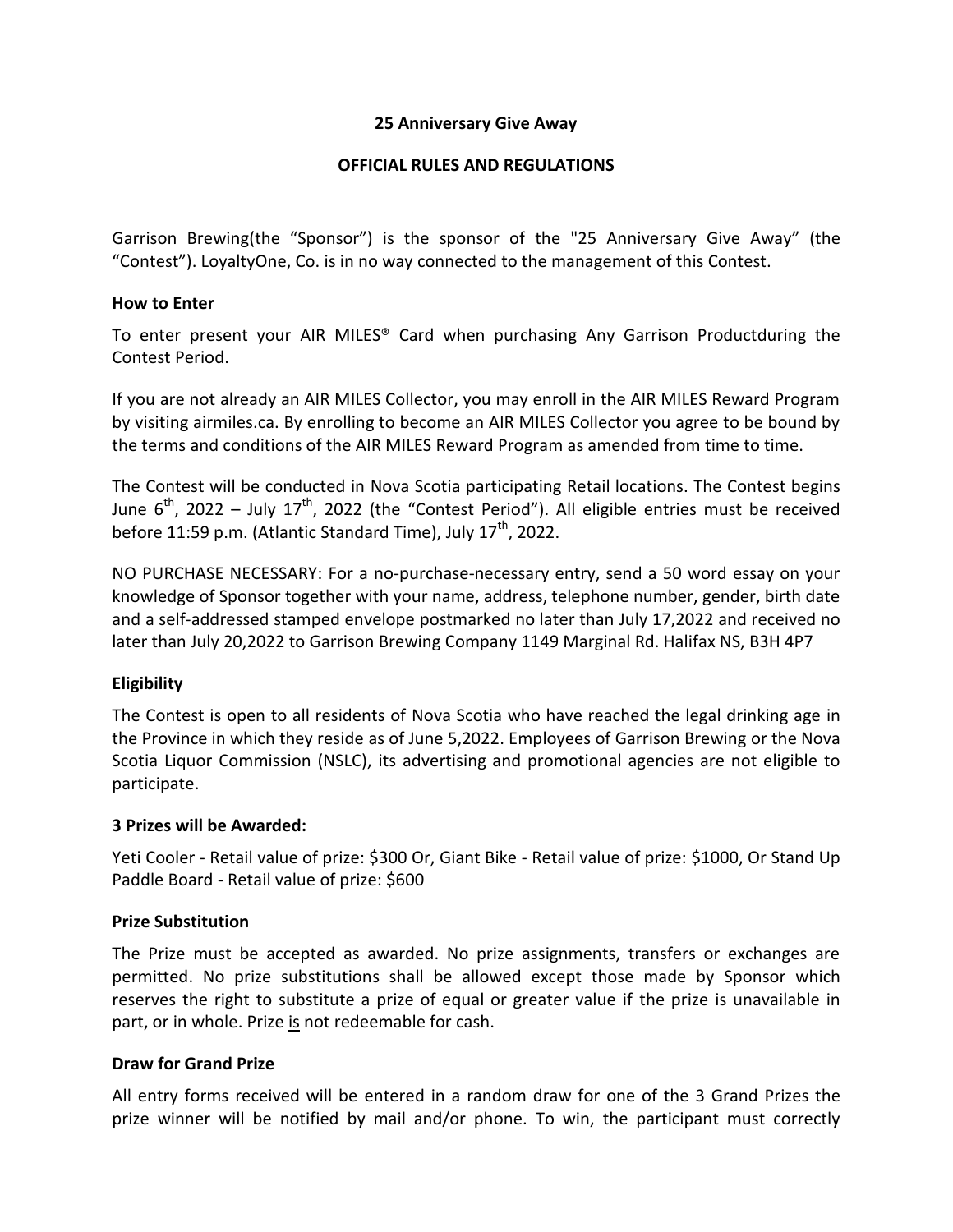answer a skill testing mathematical question and will be required to sign a release and indemnity agreement together with a declaration confirming compliance with the Contest rules and acceptance of the prize as awarded. If the required release and declaration are not received by Sponsor within ten days of notification to the prize winner, Sponsor reserves the right to draw a new prize winner. If the selected participant does not correctly answer the mathematical skill testing question, Sponsor will draw a new prize winner.

#### **General Rules**

The contest is subject to all applicable Federal, Provincial and Municipal Laws and is void where prohibited or restricted by law. Sponsor reserves the right to revise or cancel this Contest at any time for any reason.

All entries become the property of Sponsor and none shall be returned. Entries which are mechanically reproduced, mutilated, altered, tampered with, illegible, incomplete, inaccurate, forged, irregular in any way, contain a nickname or fictitious name, contain any typographical, printing or other errors or otherwise are not in compliance with these contest rules shall be declared void. No responsibility is assumed by Sponsor, its advertisers, promoters or the Contest sponsors for lost, late, illegible, mutilated or misdirected entries. No responsibility is assumed by Sponsor, its advertisers or promoters or the Contest sponsors for any disruption to telephone networks or lines, computer online systems, servers or providers, computer equipment, software or failure of any entry to be received because of technical problems or traffic congestion on the Internet or at any website, or any combination thereof. Sponsor, its advertisers and promoters and Contest sponsors are not responsible for any damage to a participant's computer system occurring or allegedly occurring as a result of participation in the Contest or downloading any information necessary to participate in the Contest. If a dispute occurs regarding the identity of a participant, the entry will be deemed submitted by the individual in whose name the AIR MILES Collector Number has been established and this is the individual to whom the prize will be awarded if he/she is selected and declared a winner. Alternatively, Sponsor reserves the right to resolve any such dispute unilaterally and its ruling with respect to any such dispute will be final.

The Sponsor and LoyaltyOne, Co. assumes no responsibility for lost, delayed, incomplete, garbled, undelivered, damaged or misdirected entries or for any technical problems of any kind affecting the operation or administration of this Contest, including, without limitation, any technical malfunction or failure of, or any other problem with, any computer hardware or software or any telephone network or lines or broadcast transmission during the Contest Period. The Sponsor and LoyaltyOne, Co. will not be responsible for any injury or damage to the participant's or any other person's computer relating to or resulting from participation or downloading any materials in this Contest.

By entering this Contest, participants agree to abide by these Contest Rules and the decisions of the Contest organizer, Sponsor, which decisions shall be final. As a condition of being declared a winner and in order to be eligible to win a prize, potential winners agree to sign a Release and Indemnity form, releasing Sponsor, LoyaltyOne, Co., and the Contest sponsors, organizers and promoters, from any liability in connection with this Contest or the prize awarded. By accepting